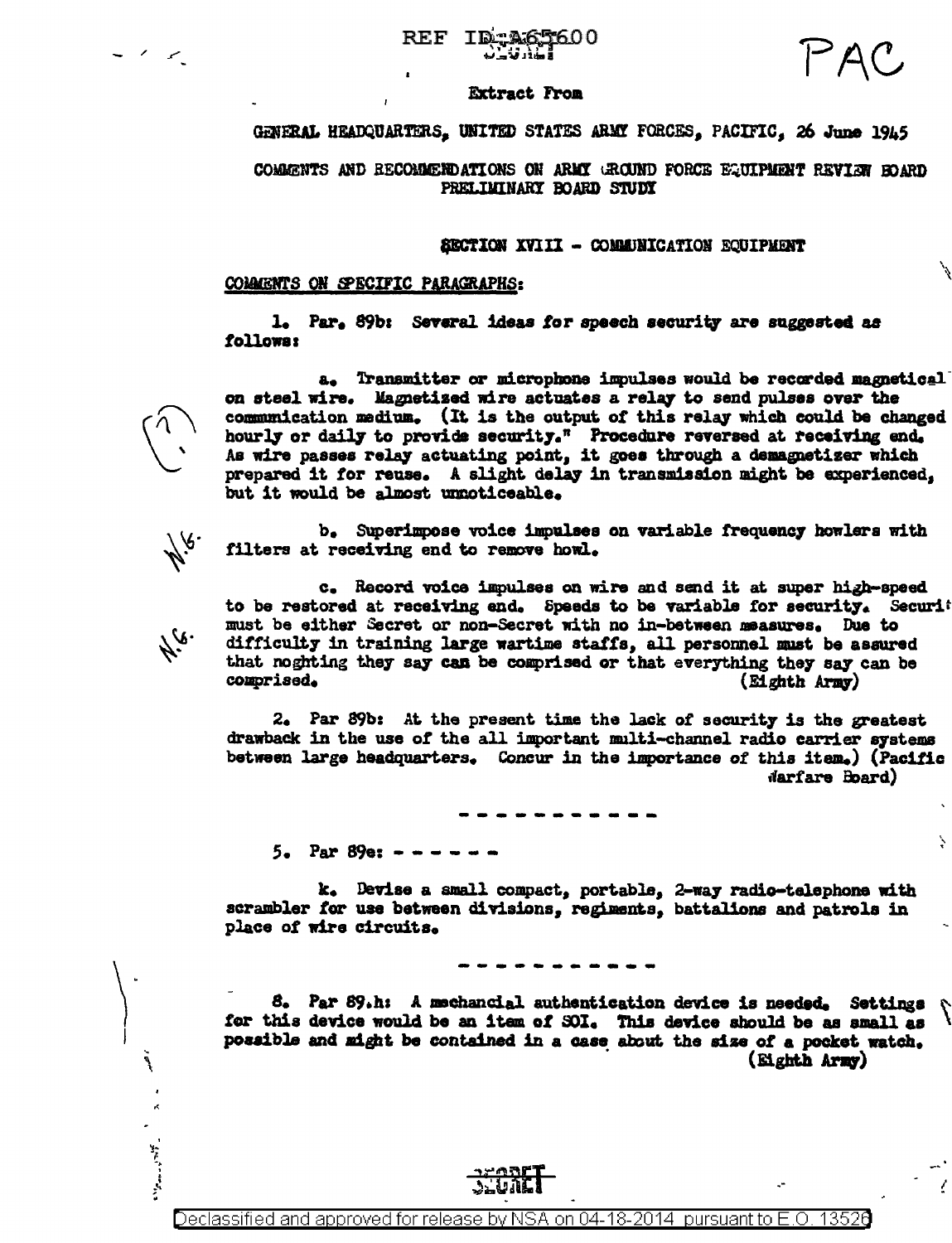# 65600 REF

## ADDITIONAL COMMENTS:

d. d. Improvement on SIGGUM machine, teletype and SIGABA combined, so as to code and transmit in one operation through carrier over radio. is recommended. Equipment should be lighter and more compact.

f. Production of New Communication Equipment: (These remarks may also find application to ther types of equipment). Securing a piece of satisfactory military communication equipment presupposes a logical chain from fundamental research to the quantity production of an item. This chain may be divided into four steps or phases which are as follows:

- (1) Step No. 1 includes the work done by physicists or their equivalent and results in new basic information and basic components. An example would be the invention of an entirely new and different type of vaccum tube.
- (2) Step No. 2 is the application of the basic information and components discovered in step No. 1. This step is usually accomplished by a high type of engineer with such vision as to be able to demonstrate a practical application to the theoretical work of the physicists in stage No. 1. Stage No. 2 will usually result in what might be named an engineering model which will demonstrate the practicability of a complete piece of equipment but which will in no way result in a piece of equipment satisfactory for manufacture an issue to troops.
- $(3)$  Stage No. 3 is the transition stage between the engineering model and the completion of a production model and a set of production drawings. This work is usually accomplished by a more practical type of individual than those working in the preceding two stages. Very frequently the work accomplished in phase 3 is referred to as "monkey wrench engineering".
- C Personnel working on equipment in this stage should have a comprehensive knowledge of the capabilities and the limitations imposed by quantity production and also the characteristics of the type of personnel which may be expected to be available to operate this equipment in the field under wartime conditions. Obviously, no quantity production equipment should be so complicated as to require the services of a trained physicist or engineer to operate satisfactory.

۰ ـ شه

、又には、 こころ

الاوالا المحامل المالي

í

 $\sum_{i=1}^{n}$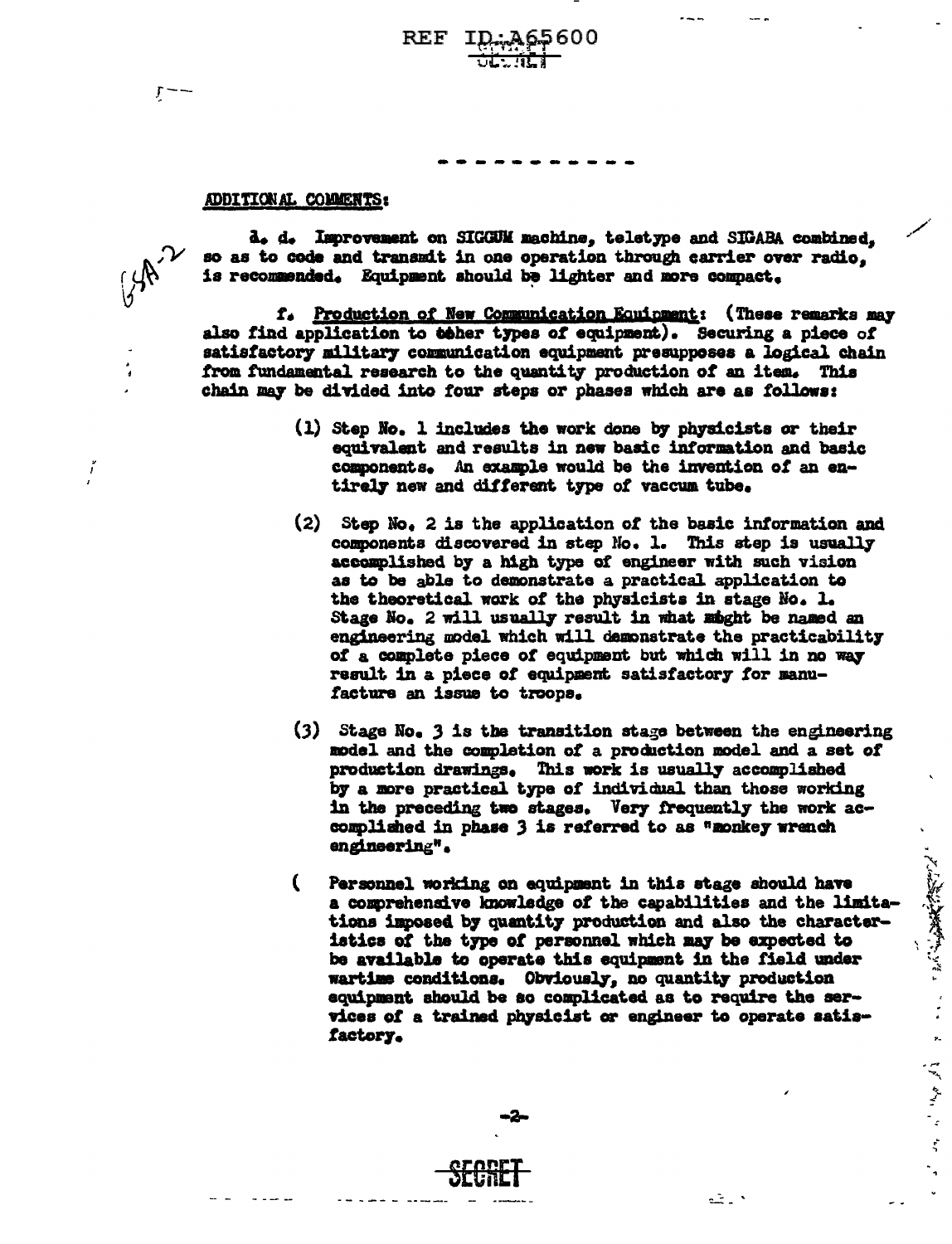REF IDAA

- $(4)$  The fourth phase is the actual quantity production of the equipment, which involves setting up the production lines with the necessary machine tool facilities, then coordinating the flow of raw materials and components to insure that the equipment will be delivered in accordance with the deaired schedule and that the inventory of components and materials on hand at any time will be sufficient only to permit meeting of the delivery schedule.
- (5) The production of Signal equipment during World War II was hampered in many cases by failure to realize the existence of the four phases described above and to understand the interrelation of these phases. To secure the rapid development and production of an item ot equipment. it is essential that the flow of information from phase one to phase four be rapid and without contuaion. To achieve this end it is essential that the personnel working on *azrr* phase maintain close liaison with the phases before and after. It is of even greater importance that the individual working on a given phase maintain liaison only with the phases betore and after and that no phase be b7-pasaed.
- (6) Kan7 instances haYe occurred in which the phase one personnel dealt directly with the phase four personnel, which tended to result in a piece of equipment which would demonstrate a basic theory, but which would be too complicated and not sufficiently rugged for satsifactory field use. In other cases a sharp demarkation was estaplished between one phase and the phase next following with a result. either the production of unsatisfactory equipment or a delay in time in the solution of problems would inevitably arise.
- $(7)$  For example, we will assume that phase three has been completed. A satisfactory manufacturer's model has been produced, priduction drawings have been completed. In seating up hase four it is found that individual manufacturers have their own shop practices, and there will, therefore, be many cases where in order to secure the maximum output at a minimum cost, it will be necessary to make minor modifications to the production model and drawings. Placing any barrier between the phase three and phase four will inevitably result in the waste of time, money and/or qual1t7.

e eta estatubat

1. Vehicular Installation: The experience in World War. II has indicated that at some time practically every piece of military communication equipment has been required to operate from a cehicle. It is, therefore, beliaved that in the design of equipment this fact should be recognized and then necessary mounting brackets, shock mounts, and the like designed at the same time as is the basic equipment.